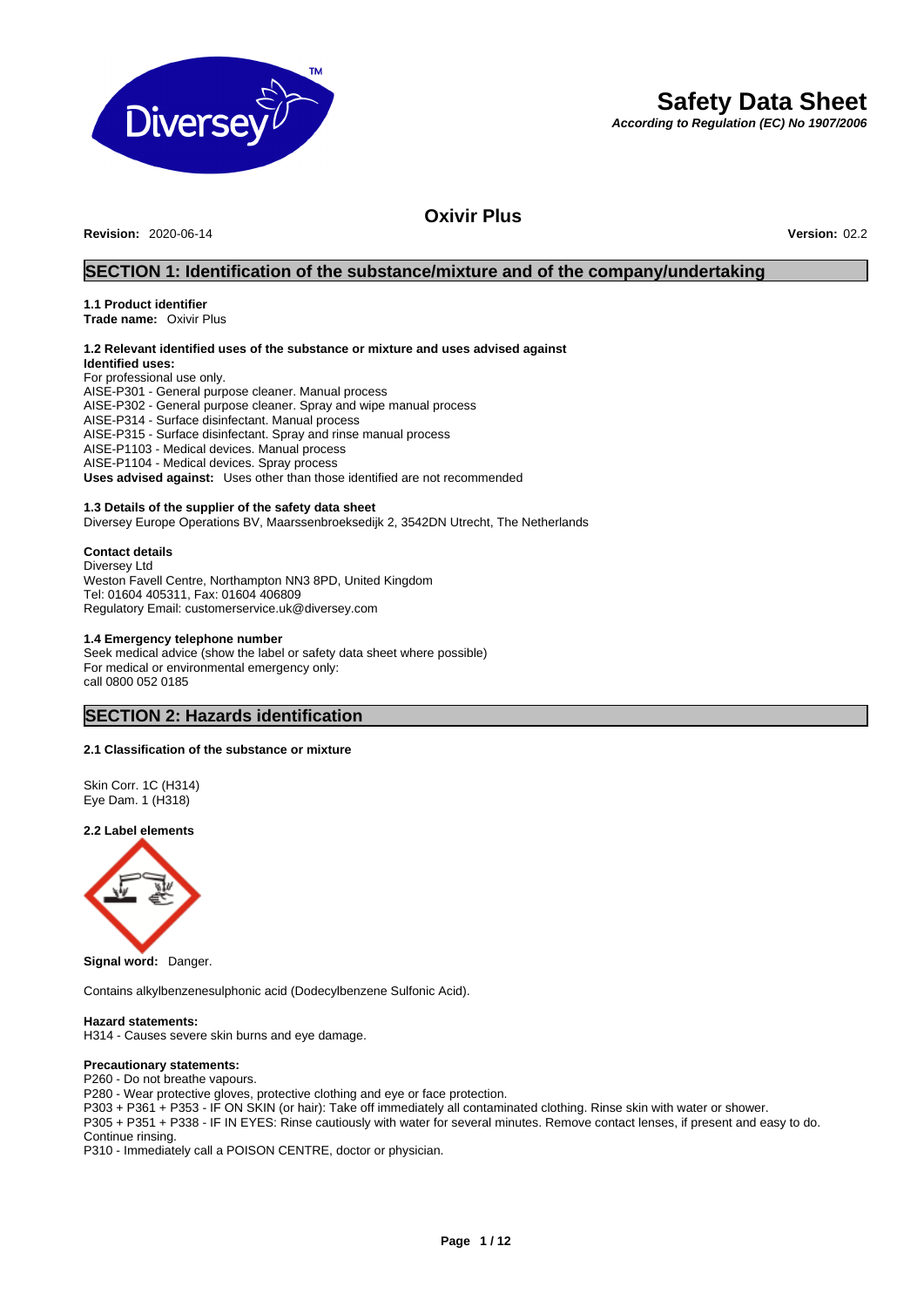# **2.3 Other hazards**

No other hazards known.

# **SECTION 3: Composition/information on ingredients**

# **3.2 Mixtures**

| Ingredient(s)              | <b>EC</b> number | <b>CAS number</b> | <b>REACH number</b> | <b>Classification</b>                                                                                                                      | <b>Notes</b> | Weight<br>percent |
|----------------------------|------------------|-------------------|---------------------|--------------------------------------------------------------------------------------------------------------------------------------------|--------------|-------------------|
| alkylbenzenesulphonic acid | 287-494-3        | 85536-14-7        | 01-2111-9490234-40  | Skin Corr. 1C (H314)<br>Acute Tox. 4 (H302)<br>Aquatic Chronic 3<br>(H412)                                                                 |              | $3 - 10$          |
| hydrogen peroxide          | 231-765-0        | 7722-84-1         | 01-2119485845-22    | Ox. Lig. 1 (H271)<br>Skin Corr. 1A (H314)<br>Acute Tox. 4 (H302)<br>Acute Tox. 4 (H332)<br>STOT SE 3 (H335)<br>Aquatic Chronic 3<br>(H412) |              | $3 - 10$          |
| salicylic acid             | 200-712-3        | 69-72-7           | 01-2119486984-17    | Acute Tox. 4 (H302)<br>Eye Dam. 1 (H318)                                                                                                   |              | $1 - 3$           |

Workplace exposure limit(s), if available, are listed in subsection 8.1.

[1] Exempted: ionic mixture. See Regulation (EC) No 1907/2006, Annex V, paragraph 3 and 4. This salt is potentially present, based on calculation, and included for classification and labelling purposes only. Each starting material of the ionic mixture is registered, as required.

[2] Exempted: included in Annex IV of Regulation (EC) No 1907/2006.

[3] Exempted: Annex V of Regulation (EC) No 1907/2006.

[4] Exempted: polymer. See Article 2(9) of Regulation (EC) No 1907/2006.

For the full text of the H and EUH phrases mentioned in this Section, see Section 16.

# **SECTION 4: First aid measures**

# **4.1 Description of first aid measures**

| <b>General Information:</b>                                     | If unconscious place in recovery position and seek medical advice. Provide fresh air. If breathing is |
|-----------------------------------------------------------------|-------------------------------------------------------------------------------------------------------|
|                                                                 | irregular or stopped, administer artificial respiration. No mouth-to-mouth or mouth-to-nose           |
|                                                                 | resuscitation. Use Ambu bag or ventilator.                                                            |
| Inhalation:                                                     | Get medical attention or advice if you feel unwell.                                                   |
| <b>Skin contact:</b>                                            | Wash skin with plenty of lukewarm, gently flowing water for at least 30 minutes. Take off             |
|                                                                 | immediately all contaminated clothing and wash it before reuse. Immediately call a POISON             |
|                                                                 | CENTRE, doctor or physician.                                                                          |
| Eye contact:                                                    | Hold eyelids apart and flush eyes with plenty of lukewarm water for at least 15 minutes. Remove       |
|                                                                 | contact lenses, if present and easy to do. Continue rinsing. Immediately call a POISON CENTRE,        |
|                                                                 | doctor or physician.                                                                                  |
| Ingestion:                                                      | Rinse mouth. Immediately drink 1 glass of water. Never give anything by mouth to an unconscious       |
|                                                                 | person. Do NOT induce vomiting. Keep at rest. Immediately call a POISON CENTRE, doctor or             |
|                                                                 | physician.                                                                                            |
| Self-protection of first aider:                                 | Consider personal protective equipment as indicated in subsection 8.2.                                |
| 4.2 Most important symptoms and effects, both acute and delayed |                                                                                                       |
| Inhalation:                                                     | No known effects or symptoms in normal use.                                                           |
| <b>Skin contact:</b>                                            | Causes severe burns.                                                                                  |

**Eye contact: Causes severe or permanent damage.**<br> **Causes severe or permanent damage.**<br>
Ingestion will lead to a strong caustic e **Ingestion:** Ingestion will lead to a strong caustic effect on mouth and throat and to the danger of perforation of oesophagus and stomach.

**4.3 Indication of any immediate medical attention and special treatment needed** No information available on clinical testing and medical monitoring. Specific toxicological information on substances, if available, can be found in section 11.

# **SECTION 5: Firefighting measures**

# **5.1 Extinguishing media**

Carbon dioxide. Dry powder. Water spray jet. Fight larger fires with water spray jet or alcohol-resistant foam.

#### **5.2 Special hazards arising from the substance or mixture**  No special hazards known.

# **5.3 Advice for firefighters**

As in any fire, wear self contained breathing apparatus and suitable protective clothing including gloves and eye/face protection.

# **SECTION 6: Accidental release measures**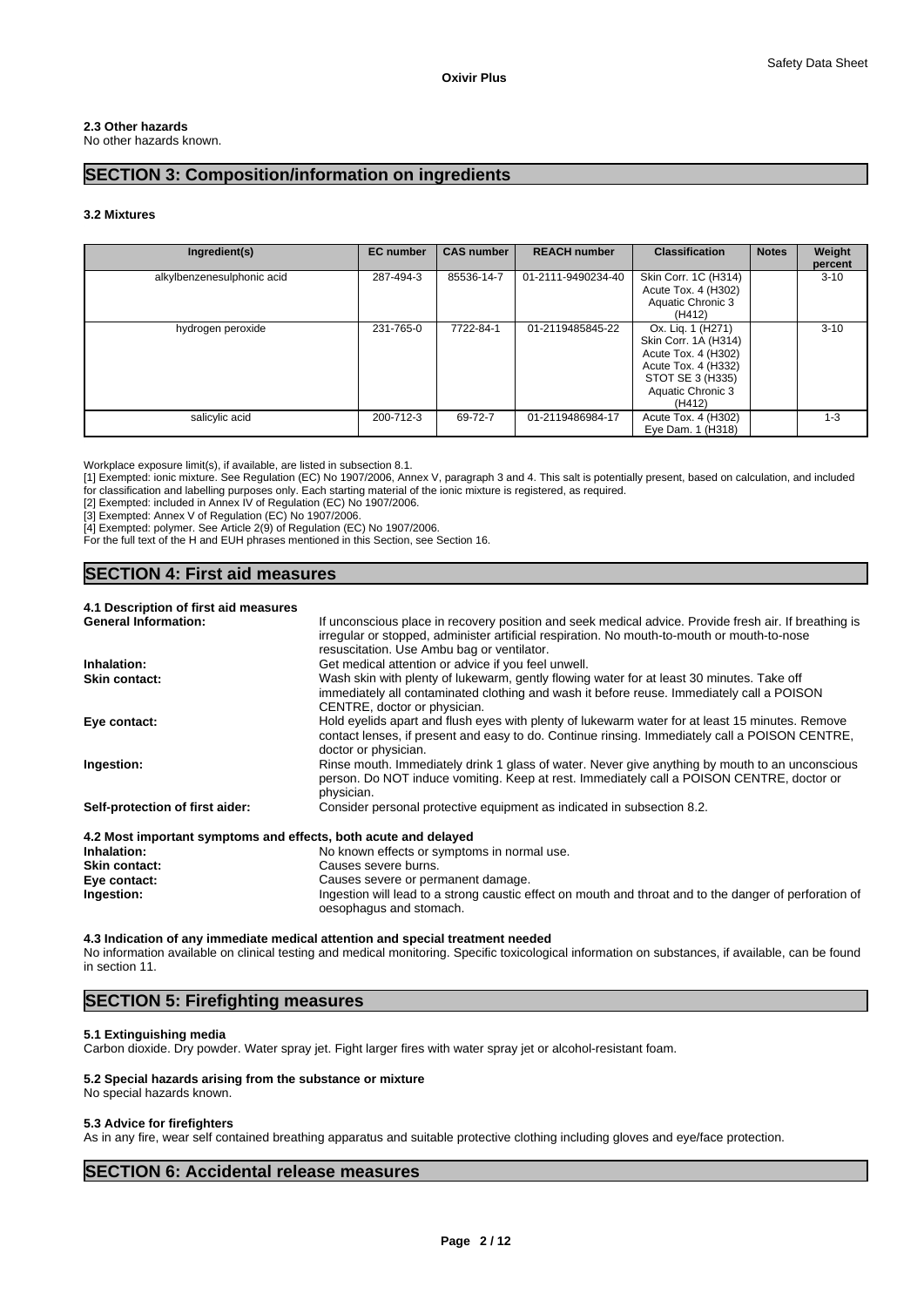## **6.1 Personal precautions, protective equipment and emergency procedures**

Wear suitable protective clothing, gloves and eye/face protection.

#### **6.2 Environmental precautions**

Do not allow to enter drainage system, surface or ground water. Dilute with plenty of water.

### **6.3 Methods and material for containment and cleaning up**

Use neutralising agent. Absorb with liquid-binding material (sand, diatomite, universal binders, sawdust).

#### **6.4 Reference to other sections**

For personal protective equipment see subsection 8.2. For disposal considerations see section 13.

# **SECTION 7: Handling and storage**

#### **7.1 Precautions for safe handling**

**Measures to prevent fire and explosions:**

No special precautions required.

# **Measures required to protect the environment:**

For environmental exposure controls see subsection 8.2.

#### **Advices on general occupational hygiene:**

Handle in accordance with good industrial hygiene and safety practice. Keep away from food, drink and animal feeding stuffs. Do not mix with other products unless adviced by Diversey. Wash hands before breaks and at the end of workday. Wash face, hands and any exposed skin thoroughly after handling. Take off immediately all contaminated clothing. Wash contaminated clothing before reuse. Use personal protective equipment as required. Avoid contact with skin and eyes. Use only with adequate ventilation. See chapter 8.2, Exposure controls / Personal protection.

#### **7.2 Conditions for safe storage, including any incompatibilities**

Store in accordance with local and national regulations. Store in a closed container. Keep only in original packaging. Keep from freezing. For conditions to avoid see subsection 10.4. For incompatible materials see subsection 10.5.

# **7.3 Specific end use(s)**

No specific advice for end use available.

# **SECTION 8: Exposure controls/personal protection**

# **8.1 Control parameters**

# **Workplace exposure limits**

| Air limit values. if available: |                             |                               |
|---------------------------------|-----------------------------|-------------------------------|
| Ingredient(s)                   | UK - Long term<br>value(s)  | UK - Short term<br>value(s)   |
| hydrogen peroxide               | ppm<br>$1.4 \text{ mg/m}^3$ | 2 ppm<br>$2.8 \text{ mg/m}^3$ |

Biological limit values, if available:

#### **Recommended monitoring procedures, if available:**

Additional exposure limits under the conditions of use, if available:

## **DNEL/DMEL and PNEC values**

#### **Human exposure**

DNEL oral exposure - Consumer (mg/kg bw)

| Ingredient(s)              | effects | Short term - Local   Short term - Systemic<br>effects | Long term - Local<br>effects | Long term - Systemic<br>effects |
|----------------------------|---------|-------------------------------------------------------|------------------------------|---------------------------------|
| alkylbenzenesulphonic acid |         |                                                       |                              | 0.425                           |
| hydrogen peroxide          |         |                                                       |                              |                                 |
| salicylic acid             |         |                                                       |                              |                                 |

DNEL dermal exposure - Worker

| Ingredient(s)              | <b>Short term - Local</b><br>effects | <b>Short term - Systemic</b><br>effects (mg/kg bw) | Long term - Local<br>effects | I Long term - Systemic I<br>effects (mg/kg bw) |
|----------------------------|--------------------------------------|----------------------------------------------------|------------------------------|------------------------------------------------|
| alkylbenzenesulphonic acid |                                      |                                                    |                              | 85                                             |
| hydrogen peroxide          |                                      |                                                    |                              |                                                |
| salicylic acid             | No data available                    |                                                    | No data available            |                                                |

DNEL dermal exposure - Consumer

| Ingredient(s)              | Short term - Local | <b>Short term - Systemicl</b> | Long term - Local | I Long term - Systemic I |
|----------------------------|--------------------|-------------------------------|-------------------|--------------------------|
|                            | effects            | effects (ma/ka bw)            | effects           | effects (ma/ka bw)       |
| alkylbenzenesulphonic acid |                    |                               |                   | 42.5                     |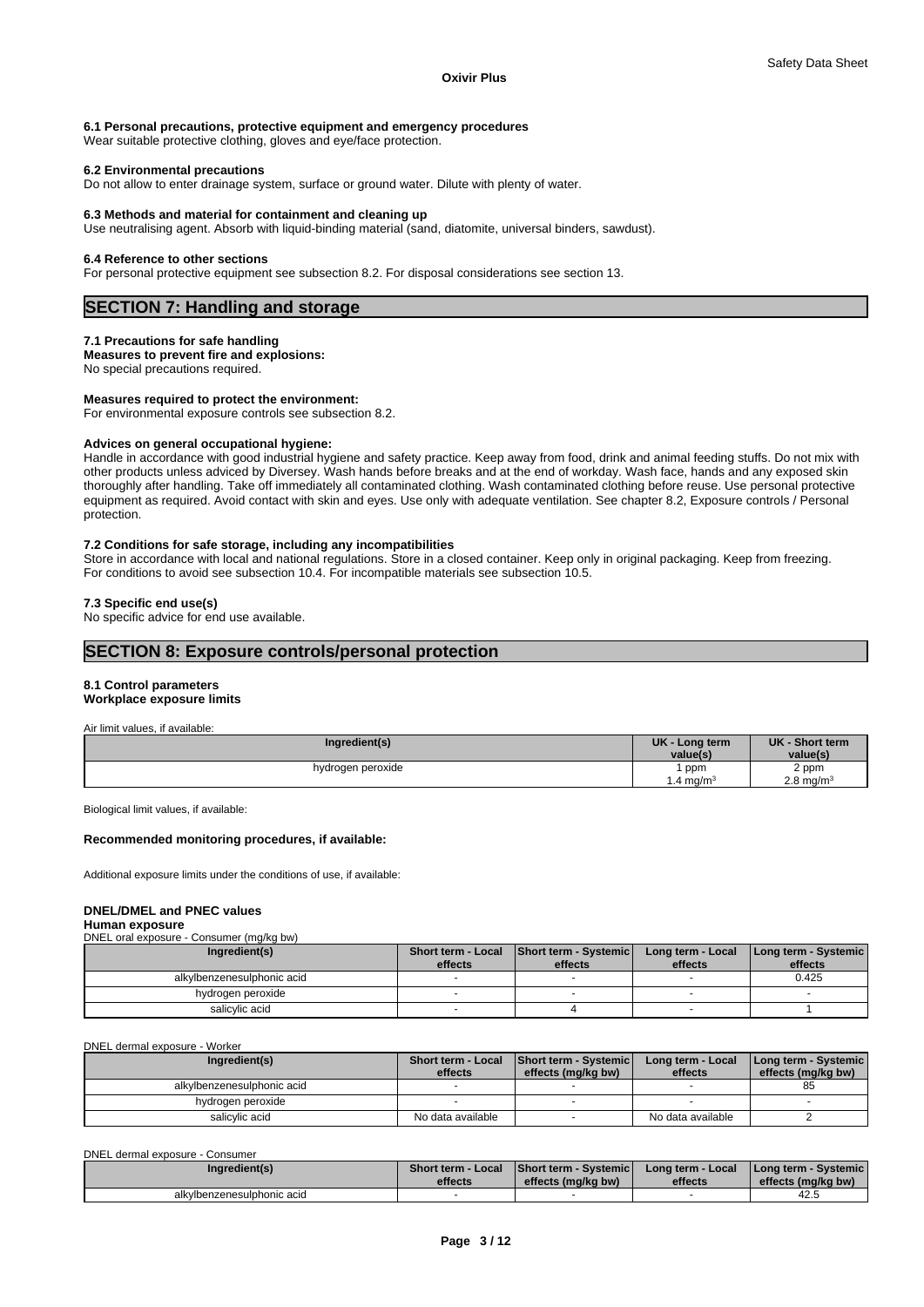| hydrogen peroxide |                   |                   |  |
|-------------------|-------------------|-------------------|--|
| salicylic acid    | No data available | No data available |  |

DNEL inhalatory exposure - Worker (mg/m<sup>3</sup>)

| DNEL inhalatory exposure - Worker (mg/m <sup>3</sup> ) |         |                                                         |                              |                                 |
|--------------------------------------------------------|---------|---------------------------------------------------------|------------------------------|---------------------------------|
| Ingredient(s)                                          | effects | Short term - Local   Short term - Systemic  <br>effects | Long term - Local<br>effects | Long term - Systemic<br>effects |
| alkylbenzenesulphonic acid                             |         |                                                         |                              |                                 |
| hydrogen peroxide                                      |         |                                                         |                              |                                 |
| salicvlic acid                                         |         |                                                         |                              |                                 |

#### DNEL inhalatory exposure - Consumer (mg/m<sup>3</sup>)

| Ingredient(s)              | Short term - Local<br>effects | Short term - Systemic<br>effects | Long term - Local<br>effects | Long term - Systemic<br>effects |
|----------------------------|-------------------------------|----------------------------------|------------------------------|---------------------------------|
| alkylbenzenesulphonic acid |                               |                                  |                              |                                 |
|                            |                               |                                  |                              |                                 |
| hydrogen peroxide          | .93                           |                                  | 0.21                         |                                 |
| salicylic acid             |                               |                                  | 0.2                          |                                 |

### **Environmental exposure**

| Environmental exposure - PNEC |        |                                                      |                     |                                  |
|-------------------------------|--------|------------------------------------------------------|---------------------|----------------------------------|
| Ingredient(s)                 | (mg/l) | Surface water, fresh Surface water, marine<br>(mg/l) | Intermittent (mg/l) | Sewage treatment<br>plant (mg/l) |
| alkylbenzenesulphonic acid    | 0.268  | 0.027                                                | 0.017               | 3.43                             |
| hydrogen peroxide             | 0.0126 | 0.0126                                               | 0.0138              | 4.66                             |
| salicylic acid                | 0.2    | 0.02                                                 |                     | 162                              |

Environmental exposure - PNEC, continued

| Ingredient(s)              | l Sediment. freshwater l<br>(mg/kg) | Sediment, marine<br>(mg/kg) | Soil (mg/kg) | Air (mg/m <sup>3</sup> ) |
|----------------------------|-------------------------------------|-----------------------------|--------------|--------------------------|
| alkylbenzenesulphonic acid | o.,                                 | 6.8                         | 35           |                          |
| hydrogen peroxide          | 0.047                               | 0.047                       | 0.0023       |                          |
| salicylic acid             | 1.42                                | 0.142                       | .66          |                          |

# **8.2 Exposure controls**

*The following information applies for the uses indicated in subsection 1.2 of the Safety Data Sheet. If available, please refer to the product information sheet for application and handling instructions. Normal use conditions are assumed for this section.*

 $)$ 

*Recommended safety measures for handling the undiluted product: Covering activities such as filling and transfer of product to application equipment, flasks or buckets* 

| Appropriate engineering controls:       | If the product is diluted by using specific dosing systems with no risk of splashes or direct skin<br>contact, the personal protection equipment as described in this section is not required.                                                                                                                                                                                                                                                                                                                                                                                                                                                                             |
|-----------------------------------------|----------------------------------------------------------------------------------------------------------------------------------------------------------------------------------------------------------------------------------------------------------------------------------------------------------------------------------------------------------------------------------------------------------------------------------------------------------------------------------------------------------------------------------------------------------------------------------------------------------------------------------------------------------------------------|
| Appropriate organisational controls:    | Avoid direct contact and/or splashes where possible. Train personnel.                                                                                                                                                                                                                                                                                                                                                                                                                                                                                                                                                                                                      |
| Personal protective equipment           |                                                                                                                                                                                                                                                                                                                                                                                                                                                                                                                                                                                                                                                                            |
| Eye / face protection:                  | Safety glasses or goggles (EN 166). The use of a full-face shield or other full-face protection is<br>strongly recommended when handling open containers or if splashes may occur.                                                                                                                                                                                                                                                                                                                                                                                                                                                                                         |
| Hand protection:                        | Chemical-resistant protective gloves (EN 374). Verify instructions regarding permeability and<br>breakthrough time, as provided by the gloves supplier. Consider specific local use conditions, such<br>as risk of splashes, cuts, contact time and temperature.<br>Suggested gloves for prolonged contact: Material: butyl rubber Penetration time: ≥480 min Material<br>thickness: $\geq 0.7$ mm<br>Suggested gloves for protection against splashes: Material: nitrile rubber Penetration time: ≥ 30 min<br>Material thickness: $\geq 0.4$ mm<br>In consultation with the supplier of protective gloves a different type providing similar protection may<br>be chosen. |
| <b>Body protection:</b>                 | Wear chemical-resistant clothing and boots in case direct dermal exposure and/or splashes may<br>occur (EN 14605).                                                                                                                                                                                                                                                                                                                                                                                                                                                                                                                                                         |
| <b>Respiratory protection:</b>          | No special requirements under normal use conditions.                                                                                                                                                                                                                                                                                                                                                                                                                                                                                                                                                                                                                       |
| <b>Environmental exposure controls:</b> | Should not reach sewage water or drainage ditch undiluted or unneutralised.                                                                                                                                                                                                                                                                                                                                                                                                                                                                                                                                                                                                |

*Recommended safety measures for handling the diluted product:*

**Recommended maximum concentration (%):** 3.5

| Appropriate engineering controls:    | Provide a good standard of general ventilation.                                                 |
|--------------------------------------|-------------------------------------------------------------------------------------------------|
| Appropriate organisational controls: | Users are advised to consider national Occupational Exposure Limits or other equivalent values. |

**Personal protective equipment**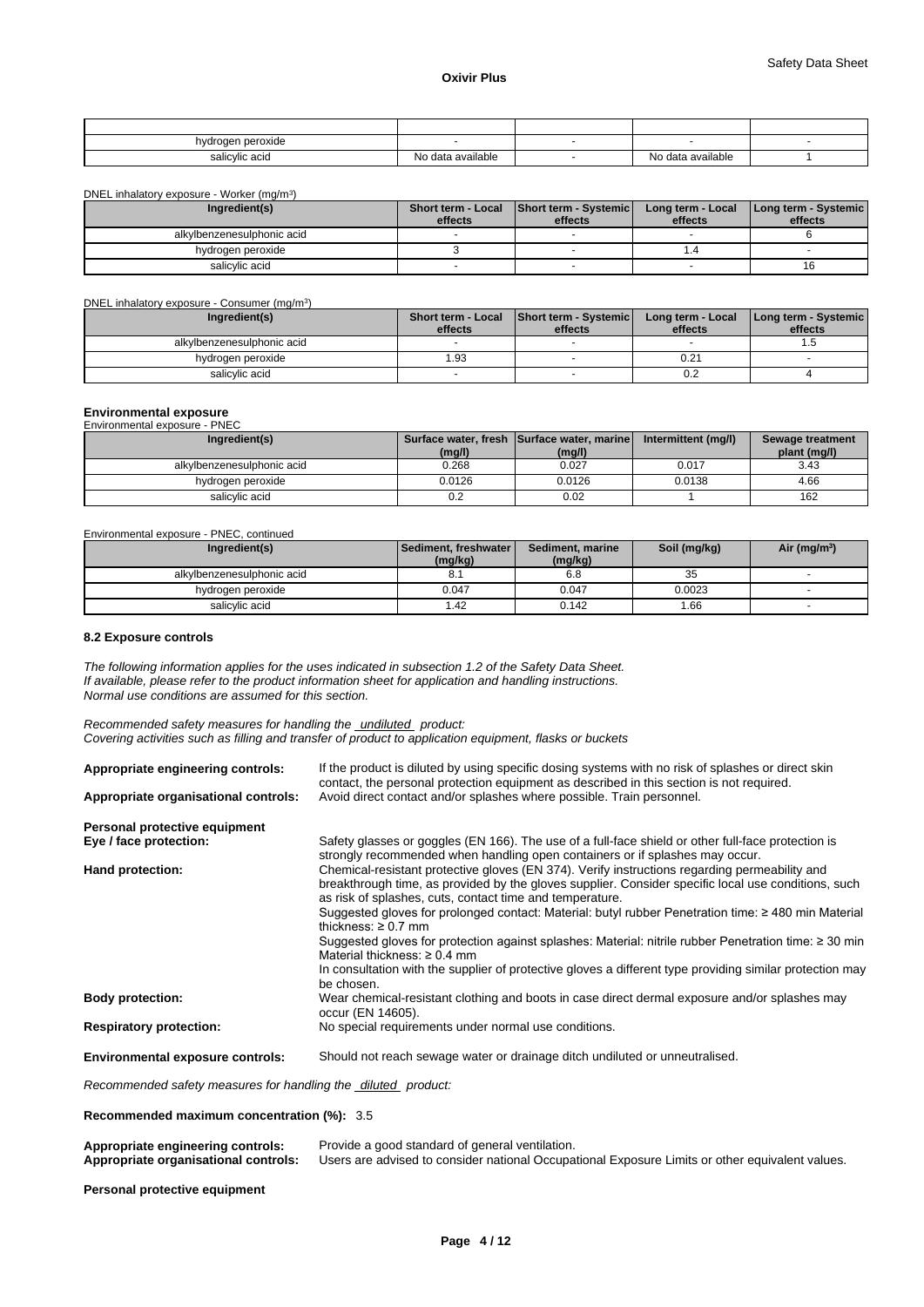# **Oxivir Plus**

| Eye / face protection:         | No special requirements under normal use conditions.                                           |
|--------------------------------|------------------------------------------------------------------------------------------------|
| Hand protection:               | Rinse and dry hands after use. For prolonged contact protection for the skin may be necessary. |
| <b>Body protection:</b>        | Trigger spray application: No special requirements under normal use conditions                 |
| <b>Respiratory protection:</b> | Trigger spray application: Respiratory protection is not normally required.                    |
|                                |                                                                                                |

Substance data, boiling point

**Environmental exposure controls:** No special requirements under normal use conditions.

# **SECTION 9: Physical and chemical properties**

# **9.1 Information on basic physical and chemical properties**

**Information in this section refers to the product, unless it is specifically stated that substance data is listed** 

**Method / remark** 

**Physical State:** Liquid **Colour:** Clear, Light, Yellow **Odour:** Product specific **Odour threshold:** Not applicable **pH** < 2 (neat)<br> **Melting point/freezing point (°C):** Not determined<br> **Melting point/freezing point (°C):** Not determined<br> **Melting point/freezing point (°C):** Not determined **Melting point/freezing point (°C):** Not determined Not relevant to class<br> **Initial boiling point and boiling range (°C):** Not determined See substance data **Initial boiling point and boiling range (°C):** Not determined

| <b>Dabotance data, bolling point</b> |               |                  |                               |  |  |  |
|--------------------------------------|---------------|------------------|-------------------------------|--|--|--|
| Ingredient(s)                        | Value<br>(°C) | <b>Method</b>    | Atmospheric pressure<br>(hPa) |  |  |  |
| alkylbenzenesulphonic acid           | 190           | Method not given |                               |  |  |  |
| hydrogen peroxide                    | 150.2         | Method not given |                               |  |  |  |
| salicylic acid                       | 256           | Method not given | 1013                          |  |  |  |

**Method / remark** 

*( UN Manual of Tests and Criteria, section 32, L.2 )*  **Flash point (°C):** Not applicable. **Sustained combustion:** Not applicable.

**Flammability (liquid):** Not flammable.

**Evaporation rate:** Not determined **Notice 2008** Not relevant to classification of this product **Flammability (solid, gas):** Not applicable to liquids Upper/lower flammability limit (%): Not determined See substance data

| Substance data, flammability or explosive limits, if available: |                    |                    |
|-----------------------------------------------------------------|--------------------|--------------------|
| Ingredient(s)                                                   | <b>Lower limit</b> | <b>Upper limit</b> |
|                                                                 | (% vol)            | (% vol)            |
| salicylic acid                                                  |                    | No data available  |

# **Vapour pressure:** Not determined **See substance data** See substance data

Substance data, vapour pressure

| Ingredient(s)              | Value<br>(Pa) | <b>Method</b>    | Temperature<br>(°C) |
|----------------------------|---------------|------------------|---------------------|
| alkylbenzenesulphonic acid | 0.15          |                  | 20                  |
| hydrogen peroxide          | 214           | Method not aiven | 20                  |
| salicylic acid             | 0.02          | Method not aiven | 25                  |

**Solubility in / Miscibility with Water:** Fully miscible **Vapour density:** Not determined **Not relevant to classification of this product**<br> **Relative density:** ≈ 1.03 (20 °C) **Notice 2.0 and Not relevant to classification of this product Relative density:**  $≈ 1.03 (20 °C)$ 

Substance data, solubility in water

| Ingredient(s)              | Value<br>(g/l) | <b>Method</b>    | Temperature<br>(°C) |
|----------------------------|----------------|------------------|---------------------|
| alkylbenzenesulphonic acid | > 10           | Method not given | 20                  |
| hydrogen peroxide          | 1000           | Method not given | 20                  |
| salicylic acid             |                | Method not given | 20                  |

Substance data, partition coefficient n-octanol/water (log Kow): see subsection 12.3

**Decomposition temperature:** Not applicable. **Autoignition temperature:** Not determined **Viscosity:** Not determined **Explosive properties:** Not explosive. **Oxidising properties:** Not oxidising.

**Method / remark** 

**Method / remark** 

**Method / remark**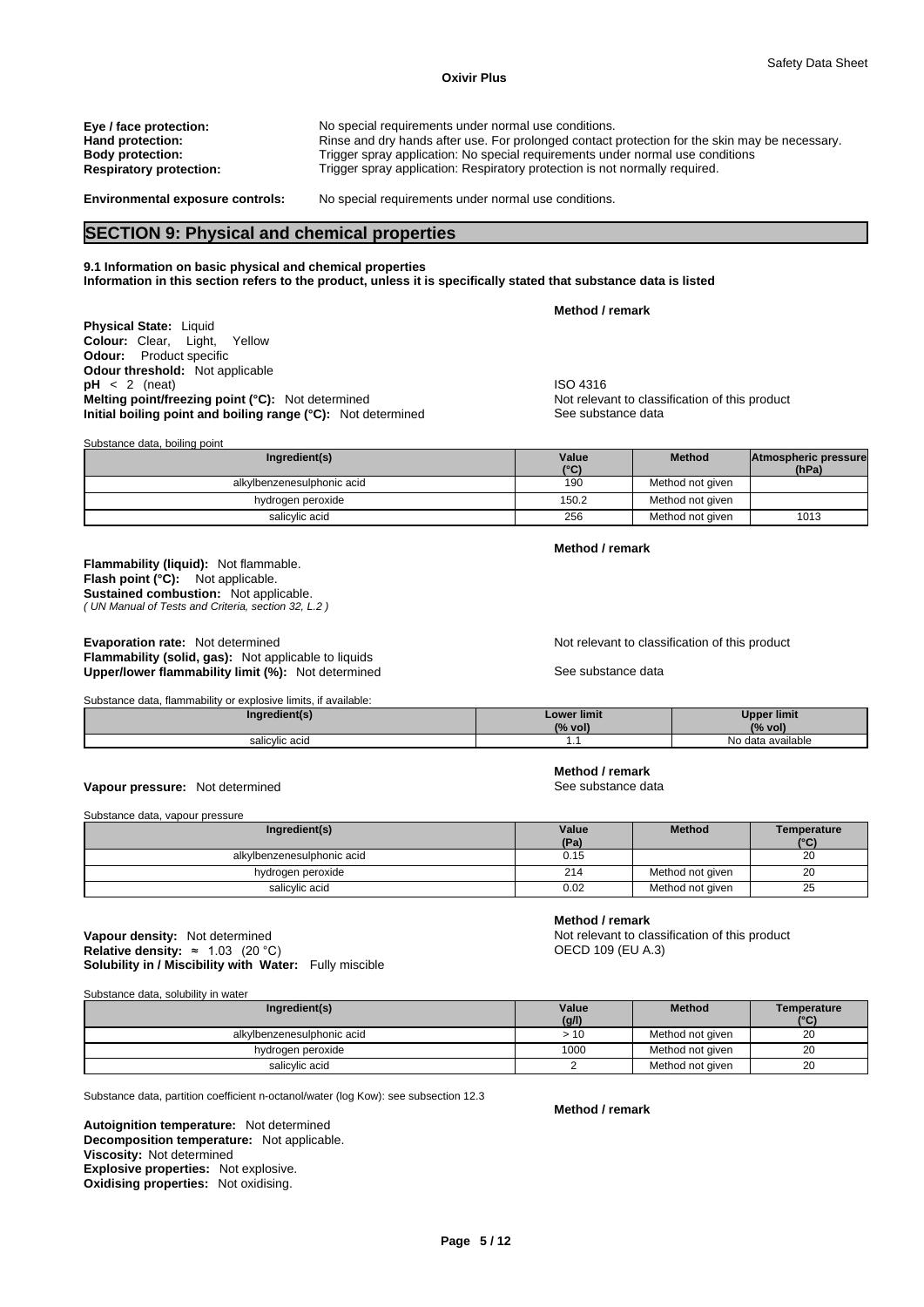# **9.2 Other information**

**Surface tension (N/m):** Not determined Not relevant to classification of this product **Corrosion to metals:** Not determined

Substance data, dissociation constant, if available:

# **SECTION 10: Stability and reactivity**

#### **10.1 Reactivity**

No reactivity hazards known under normal storage and use conditions.

# **10.2 Chemical stability**

Stable under normal storage and use conditions.

## **10.3 Possibility of hazardous reactions**

No hazardous reactions known under normal storage and use conditions.

## **10.4 Conditions to avoid**

None known under normal storage and use conditions.

#### **10.5 Incompatible materials**

Reacts with alkali. Keep away from products containing chlorine-based bleaching agents or sulphites.

#### **10.6 Hazardous decomposition products**

None known under normal storage and use conditions.

# **SECTION 11: Toxicological information**

### **11.1 Information on toxicological effects**

Mixture data:.

# **Relevant calculated ATE(s):**

ATE - Oral (mg/kg): >2000 ATE - Inhalatory, vapours (mg/l): >20

Substance data, where relevant and available, are listed below:.

#### **Acute toxicity**  Acute oral toxicity

| Ingredient(s)              | Endpoint | Value<br>(mg/kg) | <b>Species</b> | <b>Method</b>      | <b>Exposure</b><br>time (h) |
|----------------------------|----------|------------------|----------------|--------------------|-----------------------------|
| alkylbenzenesulphonic acid | ∟D 50    | 1470             | Rat            | OECD 401 (EU B.1)  |                             |
| hydrogen peroxide          | ∟D 50    | $>300-2000$      | Rat            | Weight of evidence |                             |
| salicylic acid             | ∟D 50    | 891              | Rat            | Method not given   |                             |

Acute dermal toxicity

| Ingredient(s)              | Endpoint  | Value   | <b>Species</b> | <b>Method</b>                                       | <b>Exposure</b> |
|----------------------------|-----------|---------|----------------|-----------------------------------------------------|-----------------|
|                            |           | (mg/kg) |                |                                                     | time (h)        |
| alkylbenzenesulphonic acid | $LD_{50}$ | > 2000  | Rat            | OECD 402 (EU B.3)                                   |                 |
| hydrogen peroxide          | $LD_{50}$ | > 2000  | Rabbit         | Substance was tested<br>as 35 % aqueous<br>solution |                 |
| salicylic acid             | $LD_{50}$ | > 2000  | Rat            | Method not given                                    |                 |

Acute inhalative toxicity

| Ingredient(s)              | <b>Endpoint</b> | Value<br>(mg/l)          | <b>Species</b> | <b>Method</b>    | <b>Exposure</b><br>time (h) |
|----------------------------|-----------------|--------------------------|----------------|------------------|-----------------------------|
| alkylbenzenesulphonic acid |                 | No data<br>available     |                |                  |                             |
| hydrogen peroxide          | LC 0            | No mortality<br>observed | Rat            | Method not given |                             |
| salicylic acid             |                 | No data<br>available     |                |                  |                             |

**Irritation and corrosivity** 

Skin irritation and corrosivity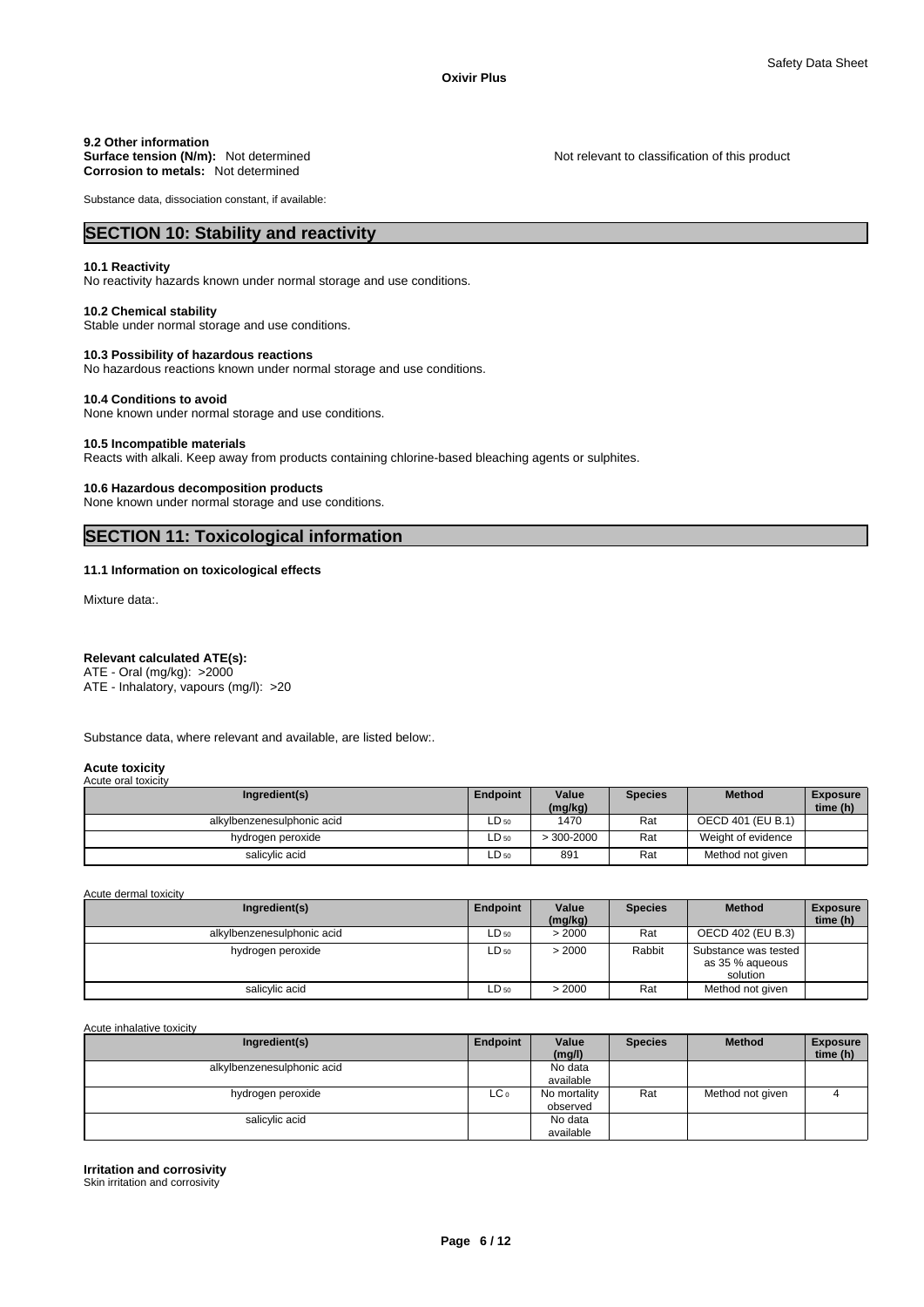| Ingredient(s)              | Result       | <b>Species</b> | <b>Method</b>     | <b>Exposure time</b> |
|----------------------------|--------------|----------------|-------------------|----------------------|
| alkylbenzenesulphonic acid | Corrosive    | Rabbit         | OECD 404 (EU B.4) |                      |
| hydrogen peroxide          | Corrosive    | Rabbit         | Method not given  |                      |
| salicvlic acid             | Not irritant | Rabbit         | Method not given  | $24$ hour(s)         |

Eye irritation and corrosivity

| Ingredient(s)              | Result        | <b>Species</b> | <b>Method</b>     | <b>Exposure time</b> |
|----------------------------|---------------|----------------|-------------------|----------------------|
| alkylbenzenesulphonic acid | Severe damage | Rabbit         | OECD 405 (EU B.5) |                      |
| hydrogen peroxide          | Corrosive     | Rabbit         | Method not given  |                      |
| salicvlic acid             | Severe damage | Rabbit         | Method not given  |                      |

Respiratory tract irritation and corrosivity

| Ingredient(s)              | Result                             | <b>Species</b> | <b>Method</b>    | <b>Exposure time</b> |
|----------------------------|------------------------------------|----------------|------------------|----------------------|
| alkylbenzenesulphonic acid | No data available                  |                |                  |                      |
| hydrogen peroxide          | Irritating to<br>respiratory tract |                | Method not given |                      |
| salicylic acid             | No data available                  |                | Method not given |                      |

## **Sensitisation**

| Sensitisation by skin contact |                 |                |                                    |                   |
|-------------------------------|-----------------|----------------|------------------------------------|-------------------|
| Ingredient(s)                 | <b>Result</b>   | <b>Species</b> | <b>Method</b>                      | Exposure time (h) |
| alkylbenzenesulphonic acid    | Not sensitising | Guinea pig     | OECD 406 (EU B.6) /<br><b>GPMT</b> |                   |
| hydrogen peroxide             | Not sensitising | Guinea pig     | Method not given                   |                   |
| salicylic acid                | Not sensitising | Mouse          | Method not given                   |                   |

#### Sensitisation by inhalation

| Ingredient(s)              | Result            | <b>Species</b> | <b>Method</b> | <b>Exposure time</b> |
|----------------------------|-------------------|----------------|---------------|----------------------|
| alkylbenzenesulphonic acid | No data available |                |               |                      |
| hydrogen peroxide          | No data available |                |               |                      |
| salicylic acid             | No data available |                |               |                      |

# **CMR effects (carcinogenicity, mutagenicity and toxicity for reproduction)**  Mutagenicity

| Ingredient(s)              | <b>Result (in-vitro)</b>               | <b>Method</b>              | <b>Result (in-vivo)</b>                                   | <b>Method</b>        |
|----------------------------|----------------------------------------|----------------------------|-----------------------------------------------------------|----------------------|
|                            |                                        | (in-vitro)                 |                                                           | (in-vivo)            |
| alkylbenzenesulphonic acid | No evidence for mutagenicity, negative |                            | <b>OECD 471 (EUNo evidence for mutagenicity, negative</b> | <b>OECD 474 (EU)</b> |
|                            | test results                           | B.12/13) OECD test results |                                                           | B.12)                |
|                            |                                        | 473                        |                                                           |                      |
| hydrogen peroxide          | No evidence for mutagenicity           |                            | <b>OECD 471 (EUNo evidence of genotoxicity, negative</b>  | Method not           |
|                            |                                        | B.12/13                    | test results                                              | aiven                |
| salicylic acid             | No evidence for mutagenicity, negative | Method not                 | No evidence for mutagenicity, negative                    | Method not           |
|                            | test results                           | given                      | test results                                              | qiven                |

# **Carcinogenicity**

| Ingredient(s)              | <b>Effect</b>                                          |
|----------------------------|--------------------------------------------------------|
| alkylbenzenesulphonic acid | No evidence for carcinogenicity, weight-of-evidence    |
| hydrogen peroxide          | No evidence for carcinogenicity, negative test results |
| salicylic acid             | No evidence for carcinogenicity, negative test results |

Toxicity for reproduction

| Ingredient(s)                 | <b>Endpoint</b> | <b>Specific effect</b> | Value                | <b>Species</b> | <b>Method</b>         | <b>Exposure</b>     | Remarks and other effects                         |
|-------------------------------|-----------------|------------------------|----------------------|----------------|-----------------------|---------------------|---------------------------------------------------|
|                               |                 |                        | (mq/kg)              |                |                       | time                | reported                                          |
| alkylbenzenesulphonic<br>acid | <b>NOAEL</b>    | Teratogenic effects    | 300                  | Rat            | Read across           | $20 \text{ day(s)}$ |                                                   |
| hydrogen peroxide             |                 |                        | No data<br>available |                |                       |                     | No evidence for reproductive<br>toxicity          |
| salicylic acid                | <b>NOAEL</b>    | Developmental toxicity | 50                   | Rat            | Non quideline<br>test |                     | Indications of possible<br>developmental toxicity |

# **Repeated dose toxicity**  Sub-acute or sub-chronic oral toxicity

| Ingredient(s)              | Endpoint     | Value        | <b>Species</b> | <b>Method</b> |                    | <b>Exposure Specific effects and organs</b> |
|----------------------------|--------------|--------------|----------------|---------------|--------------------|---------------------------------------------|
|                            |              | (mg/kg bw/d) |                |               | $ time$ (days) $ $ | affected                                    |
| alkylbenzenesulphonic acid |              | No data      |                |               |                    |                                             |
|                            |              | available    |                |               |                    |                                             |
| hydrogen peroxide          | <b>NOAEL</b> | 100          | Mouse          | OECD 408 (EU  | 90                 |                                             |
|                            |              |              |                | B.26          |                    |                                             |
| salicylic acid             | <b>NOAEL</b> | 45.4         | Rat            | Method not    | other              |                                             |
|                            |              |              |                | qiven         |                    |                                             |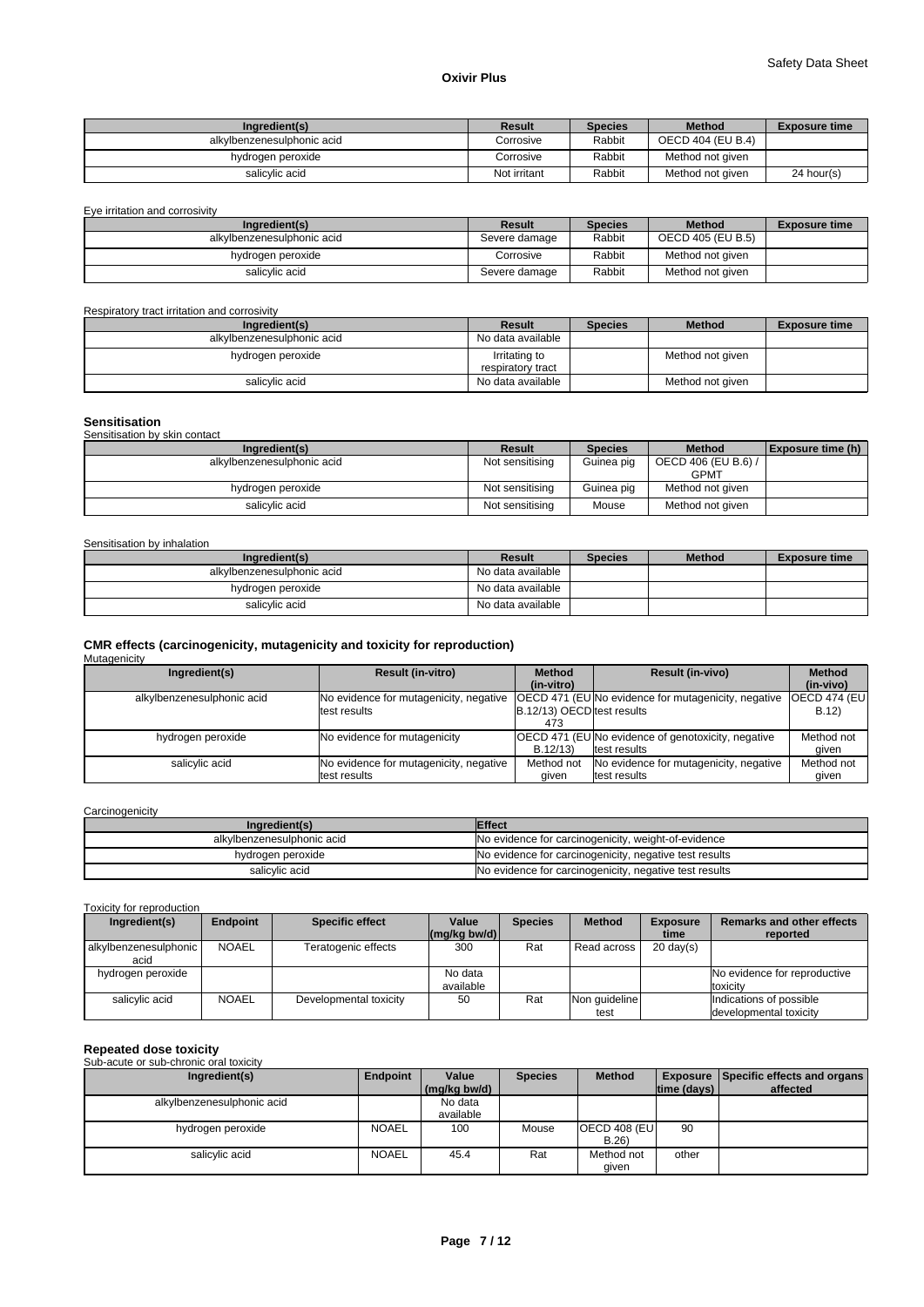### Sub-chronic dermal toxicity

| Ingredient(s)              | Endpoint | Value        | <b>Species</b> | <b>Method</b> |                    | <b>Exposure   Specific effects and organs  </b> |
|----------------------------|----------|--------------|----------------|---------------|--------------------|-------------------------------------------------|
|                            |          | (mg/kg bw/d) |                |               | $ time$ (days) $ $ | affected                                        |
| alkylbenzenesulphonic acid |          | No data      |                |               |                    |                                                 |
|                            |          | available    |                |               |                    |                                                 |
| hydrogen peroxide          |          | No data      |                |               |                    |                                                 |
|                            |          | available    |                |               |                    |                                                 |
| salicylic acid             |          | No data      |                |               |                    |                                                 |
|                            |          | available    |                |               |                    |                                                 |

## Sub-chronic inhalation toxicity

| Ingredient(s)              | Endpoint     | Value        | <b>Species</b> | <b>Method</b> |             | <b>Exposure   Specific effects and organs  </b> |
|----------------------------|--------------|--------------|----------------|---------------|-------------|-------------------------------------------------|
|                            |              | (mg/kg bw/d) |                |               | time (days) | affected                                        |
| alkylbenzenesulphonic acid |              | No data      |                |               |             |                                                 |
|                            |              | available    |                |               |             |                                                 |
| hydrogen peroxide          | <b>NOAEL</b> |              | Mouse          | OECD 413 (EU  | 28          |                                                 |
|                            |              |              |                | B.29          |             |                                                 |
| salicylic acid             |              | No data      |                |               |             |                                                 |
|                            |              | available    |                |               |             |                                                 |

#### Chronic toxicity

| Ingredient(s)         | <b>Exposure</b><br>route | <b>Endpoint</b> | Value<br>$\left \frac{\text{mag}}{\text{kg}}\right $ (mg/kg bw/d) | <b>Species</b> | <b>Method</b> | <b>Exposure</b><br>time | Specific effects and<br>organs affected | <b>Remark</b> |
|-----------------------|--------------------------|-----------------|-------------------------------------------------------------------|----------------|---------------|-------------------------|-----------------------------------------|---------------|
| alkylbenzenesulphonic | Oral                     | <b>NOAEL</b>    | 85                                                                | Rat            | Read          | $9$ month(s)            |                                         |               |
| acid                  |                          |                 |                                                                   |                | across        |                         |                                         |               |
| hydrogen peroxide     |                          |                 | No data<br>available                                              |                |               |                         |                                         |               |
| salicylic acid        |                          |                 | No data<br>available                                              |                |               |                         |                                         |               |

# STOT-single exposure

| Ingredient(s)              | Affected organ(s) |
|----------------------------|-------------------|
| alkylbenzenesulphonic acid | No data available |
| hydrogen peroxide          | No data available |
| salicylic acid             | No data available |

#### STOT-repeated exposure

| Ingredient(s)              | Affected organ(s) |
|----------------------------|-------------------|
| alkylbenzenesulphonic acid | No data available |
| hydrogen peroxide          | No data available |
| salicylic acid             | No data available |

# **Aspiration hazard**

Substances with an aspiration hazard (H304), if any, are listed in section 3. If relevant, see section 9 for dynamic viscosity and relative density of the product.

# **Potential adverse health effects and symptoms**

Effects and symptoms related to the product, if any, are listed in subsection 4.2.

# **SECTION 12: Ecological information**

# **12.1 Toxicity**

No data is available on the mixture.

Substance data, where relevant and available, are listed below:

# **Aquatic short-term toxicity**

| Ingredient(s)              | Endpoint  | Value<br>(mg/l) | <b>Species</b>         | <b>Method</b>              | <b>Exposure</b><br>time (h) |
|----------------------------|-----------|-----------------|------------------------|----------------------------|-----------------------------|
| alkylbenzenesulphonic acid | $LC_{50}$ | $-10$           | Cyprinus carpio        | OECD 203 (EU C.1)          | 96                          |
| hydrogen peroxide          | LC 50     | 16.4            | Pimephales<br>promelas | <b>LEPA-OPPTS 850.1075</b> | 96                          |
| salicylic acid             | $LC_{50}$ | 90              | Leuciscus idus         | Method not given           |                             |

| Ingredient(s)              | Endpoint  | Value<br>(mg/l) | <b>Species</b>            | <b>Method</b>     | <b>Exposure</b><br>time (h) |
|----------------------------|-----------|-----------------|---------------------------|-------------------|-----------------------------|
| alkylbenzenesulphonic acid | $EC_{50}$ | $-10$           | Daphnia<br>magna Straus I | OECD 202 (EU C.2) | 48                          |
| hydrogen peroxide          | $EC_{50}$ | 2.4             | Daphnia pulex             | Method not given  | 48                          |
| salicylic acid             | $EC_{50}$ | 105             | Daphnia                   | Method not given  | 24                          |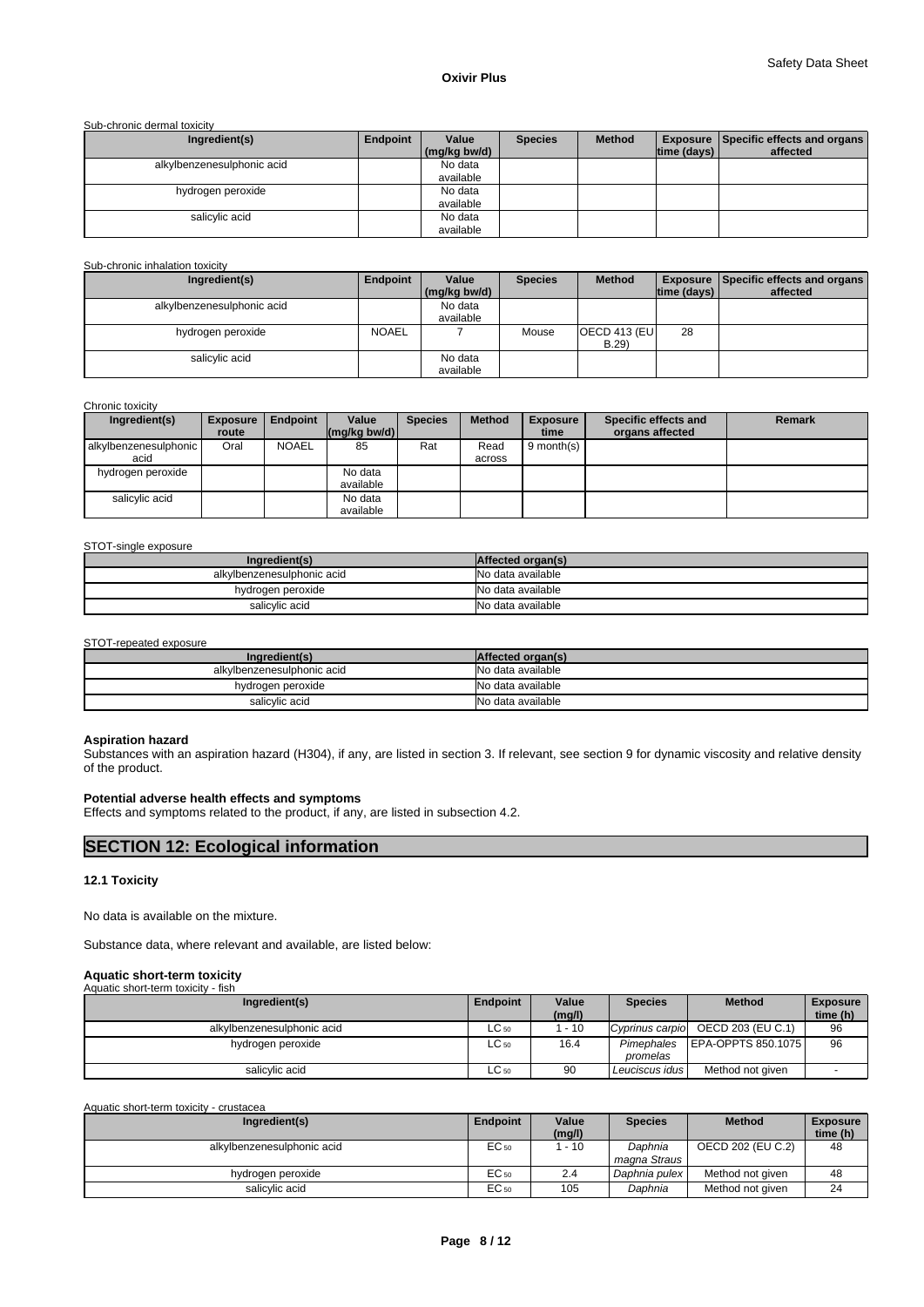|  | . . |  |
|--|-----|--|
|  |     |  |
|  |     |  |
|  |     |  |

| Aquatic short-term toxicity - algae |          |                 |                            |                   |                             |
|-------------------------------------|----------|-----------------|----------------------------|-------------------|-----------------------------|
| Ingredient(s)                       | Endpoint | Value<br>(mg/l) | <b>Species</b>             | <b>Method</b>     | <b>Exposure</b><br>time (h) |
| alkylbenzenesulphonic acid          | EC 50    | $10 - 100$      | Desmodesmus<br>subspicatus | OECD 201 (EU C.3) | 72                          |
| hydrogen peroxide                   | EC 50    | 2.5             | Chlorella<br>vulgaris      | OECD 201 (EU C.3) | 72                          |
| salicylic acid                      | EC 50    | >100            | Desmodesmus<br>subspicatus | Method not given  | 72                          |

# Aquatic short-term toxicity - marine species

| Ingredient(s)              | Endpoint          | Value     | <b>Species</b> | <b>Method</b>    | <b>Exposure</b> |
|----------------------------|-------------------|-----------|----------------|------------------|-----------------|
|                            |                   | (mg/l)    |                |                  | time (days)     |
| alkylbenzenesulphonic acid |                   | No data   |                |                  |                 |
|                            |                   | available |                |                  |                 |
| hydrogen peroxide          | ErC <sub>50</sub> | 1.38      | Skeletonema    | Method not given | 72              |
|                            |                   |           | costatum       |                  |                 |
| salicylic acid             |                   | No data   |                |                  |                 |
|                            |                   | available |                |                  |                 |

| Impact on sewage plants - toxicity to bacteria |          |           |                 |                  |                 |
|------------------------------------------------|----------|-----------|-----------------|------------------|-----------------|
| Ingredient(s)                                  | Endpoint | Value     | <b>Inoculum</b> | <b>Method</b>    | <b>Exposure</b> |
|                                                |          | (mg/l)    |                 |                  | time            |
| alkylbenzenesulphonic acid                     |          | No data   |                 |                  |                 |
|                                                |          | available |                 |                  |                 |
| hydrogen peroxide                              | EC 50    | 466       | Activated       | Method not given |                 |
|                                                |          |           | sludge          |                  |                 |
| salicylic acid                                 |          | No data   |                 |                  |                 |
|                                                |          | available |                 |                  |                 |

# **Aquatic long-term toxicity**  Aquatic long-term toxicity - fish

| Ingredient(s)              | Endpoint    | Value<br>(mg/l)      | <b>Species</b>         | <b>Method</b>       | <b>Exposure</b><br>time | <b>Effects observed</b> |
|----------------------------|-------------|----------------------|------------------------|---------------------|-------------------------|-------------------------|
| alkylbenzenesulphonic acid | <b>NOEC</b> | $0.1 - 1$            | Lepomis<br>macrochirus | Read across         | $28 \text{ day}(s)$     |                         |
| hydrogen peroxide          | <b>NOEC</b> | 4.3                  | Pimephales<br>promelas | Method not<br>aiven | 96 hour(s)              |                         |
| salicylic acid             |             | No data<br>available |                        |                     |                         |                         |

# Aquatic long-term toxicity - crustacea

| Ingredient(s)              | Endpoint    | Value  | <b>Species</b> | <b>Method</b> | <b>Exposure</b>     | <b>Effects observed</b> |
|----------------------------|-------------|--------|----------------|---------------|---------------------|-------------------------|
|                            |             | (mg/l) |                |               | time                |                         |
| alkylbenzenesulphonic acid | <b>NOEC</b> | $-10$  | Not specified  | Read across   | $32 \text{ day}(s)$ |                         |
| hydrogen peroxide          | <b>NOEC</b> |        | Daphnia pulex  | Method not    | 48 hour(s)          |                         |
|                            |             |        |                | aiven         |                     |                         |
| salicylic acid             | <b>NOEC</b> | 10     | Daphnia        | Method not    | $21 \text{ day}(s)$ |                         |
|                            |             |        | maqna          | given         |                     |                         |

Aquatic toxicity to other aquatic benthic organisms, including sediment-dwelling organisms, if available:

| Ingredient(s)              | Endpoint | Value<br>(mg/kg dw | <b>Species</b> | <b>Method</b> | <b>Exposure</b><br> time (days) | <b>Effects observed</b> |
|----------------------------|----------|--------------------|----------------|---------------|---------------------------------|-------------------------|
|                            |          | sediment)          |                |               |                                 |                         |
| alkylbenzenesulphonic acid |          | No data            |                |               |                                 |                         |
|                            |          | available          |                |               |                                 |                         |
| hydrogen peroxide          |          | No data            |                |               |                                 |                         |
|                            |          | available          |                |               |                                 |                         |
| salicylic acid             |          | No data            |                |               | <b>.</b>                        |                         |
|                            |          | available          |                |               |                                 |                         |

**Terrestrial toxicity**  Terrestrial toxicity - soil invertebrates, including earthworms, if available:

| Ingredient(s)                                | Endpoint  | Value<br>(mg/kg dw<br>soil) | <b>Species</b> | <b>Method</b> | <b>Exposure</b><br>$ time$ (days) $ $ | <b>Effects observed</b> |
|----------------------------------------------|-----------|-----------------------------|----------------|---------------|---------------------------------------|-------------------------|
| alkylbenzenesulphonic acid                   | $LD_{50}$ | >1000                       | Eisenia fetida | OECD 207      | 14                                    |                         |
| hydrogen peroxide                            |           | No data<br>available        |                |               | $\overline{\phantom{0}}$              |                         |
| salicylic acid                               |           | No data<br>available        |                |               |                                       |                         |
| Terrestrial toxicity - plants, if available: |           |                             |                |               |                                       |                         |

| $ -$<br>.<br>Terrestrial<br>plants.<br>l available.<br>toxicity <b>to</b> |          |       |                |               |          |                                |
|---------------------------------------------------------------------------|----------|-------|----------------|---------------|----------|--------------------------------|
| dient(s)<br><b>Indrect</b>                                                | Endpoint | Value | <b>Species</b> | <b>Method</b> | Exposure | $-22$<br>observed :<br>_trect′ |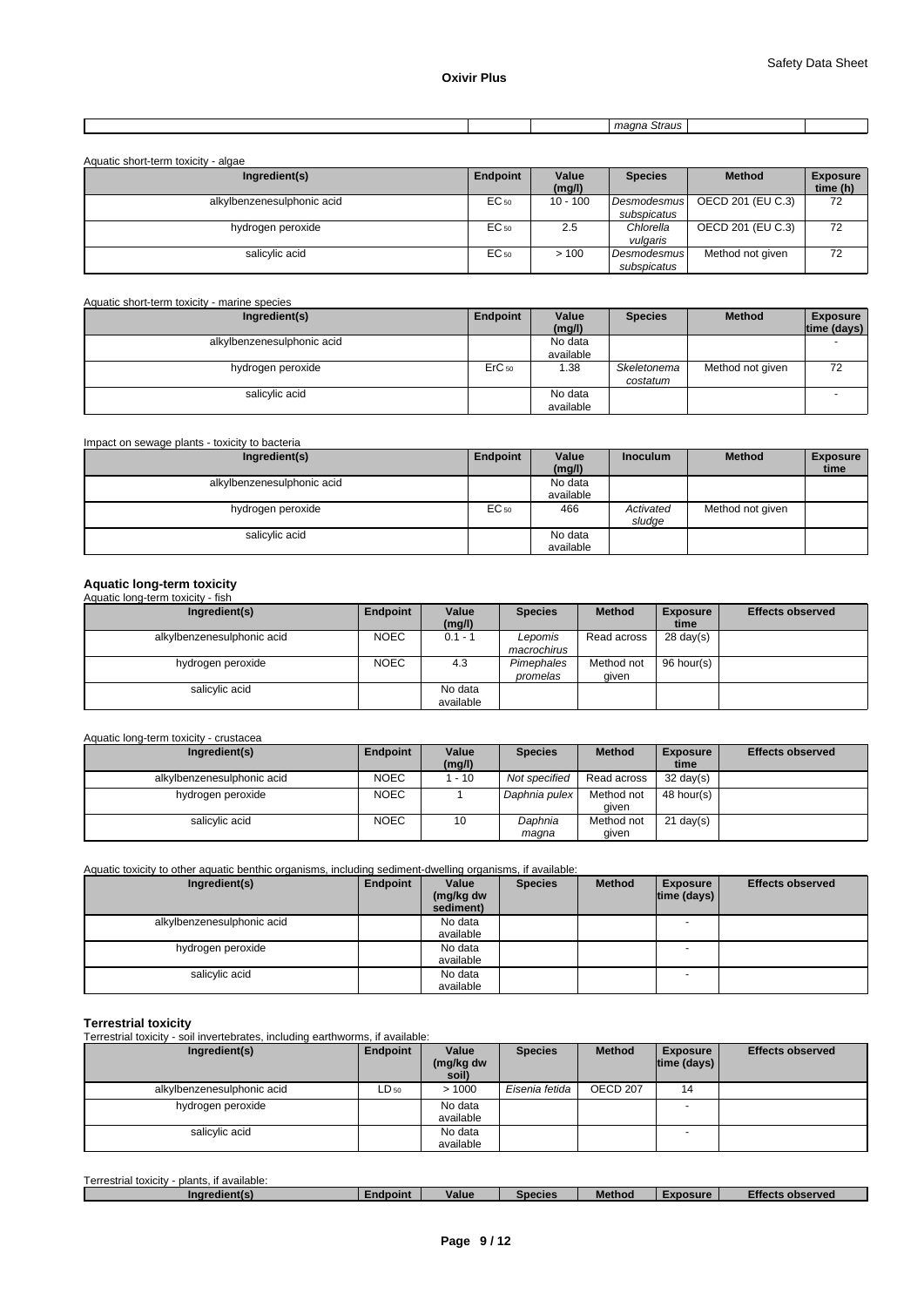|                                             |           | (mg/kg dw<br>soil)   |          | time (days) $ $ |  |
|---------------------------------------------|-----------|----------------------|----------|-----------------|--|
| alkylbenzenesulphonic acid                  | $EC_{50}$ | 167                  | OECD 208 | 21              |  |
| hydrogen peroxide                           |           | No data<br>available |          | -               |  |
| salicylic acid                              |           | No data<br>available |          | -               |  |
| Terrestrial toxicity - birds, if available: |           |                      |          |                 |  |

| Ingredient(s)              | Endpoint | Value     | <b>Species</b> | <b>Method</b> | <b>Exposure</b>    | <b>Effects observed</b> |
|----------------------------|----------|-----------|----------------|---------------|--------------------|-------------------------|
|                            |          |           |                |               | $ time$ (days) $ $ |                         |
| alkylbenzenesulphonic acid |          | No data   |                |               |                    |                         |
|                            |          | available |                |               |                    |                         |
| hydrogen peroxide          |          | No data   |                |               |                    |                         |
|                            |          | available |                |               |                    |                         |
| salicylic acid             |          | No data   |                |               | - -                |                         |
|                            |          | availahle |                |               |                    |                         |

# Terrestrial toxicity - beneficial insects, if available:

| Ingredient(s)                                       | Endpoint | Value<br>(mg/kg dw<br>soil) | <b>Species</b> | <b>Method</b> | <b>Exposure</b><br> time (days) | <b>Effects observed</b> |
|-----------------------------------------------------|----------|-----------------------------|----------------|---------------|---------------------------------|-------------------------|
| alkylbenzenesulphonic acid                          |          | No data<br>available        |                |               | $\overline{\phantom{0}}$        |                         |
| hydrogen peroxide                                   |          | No data<br>available        |                |               | $\overline{a}$                  |                         |
| salicylic acid                                      |          | No data<br>available        |                |               | $\overline{\phantom{0}}$        |                         |
| Terrestrial toxicity - soil bacteria, if available: |          |                             |                |               |                                 |                         |

| Ingredient(s)              | Endpoint | Value<br>(mg/kg dw<br>soil) | <b>Species</b> | <b>Method</b> | <b>Exposure</b><br>$ time$ (days) $ $ | <b>Effects observed</b> |
|----------------------------|----------|-----------------------------|----------------|---------------|---------------------------------------|-------------------------|
| alkylbenzenesulphonic acid |          | No data<br>available        |                |               | $\overline{\phantom{a}}$              |                         |
| hydrogen peroxide          |          | No data<br>available        |                |               | $\overline{\phantom{0}}$              |                         |
| salicylic acid             |          | No data<br>available        |                |               | $\overline{\phantom{0}}$              |                         |

# **12.2 Persistence and degradability**

# **Abiotic degradation**<br>Abiotic degradation - photodegradation in air, if available:

| <u>suuruuduuni m</u><br><u>DINGUCULUQUUNI III UII. II UVUIIUDIG.</u> |                |                  |                   |        |
|----------------------------------------------------------------------|----------------|------------------|-------------------|--------|
| Inaredient(s)                                                        | Half-life time | <b>Method</b>    | Evaluation        | Remark |
| hydrogen peroxide                                                    | ∠4 hour(s)     | Method not given | <b>OH</b> radical |        |

Abiotic degradation - hydrolysis, if available:

Abiotic degradation - other processes, if available:

| <b>Biodegradation</b>                                        |                             |                                               |                            |               |                                                          |
|--------------------------------------------------------------|-----------------------------|-----------------------------------------------|----------------------------|---------------|----------------------------------------------------------|
| Ready biodegradability - aerobic conditions<br>Ingredient(s) | <b>Inoculum</b>             | <b>Analytical</b><br>method                   | DT 50                      | <b>Method</b> | <b>Evaluation</b>                                        |
| alkylbenzenesulphonic acid                                   |                             |                                               | 94 % in 28 day(s)          | OECD 301A     | Readily biodegradable                                    |
| hydrogen peroxide                                            | Activated sludge,<br>aerobe | Specific analysis<br>(primary<br>degradation) | $> 50 \%$ in < 1<br>day(s) |               | Not applicable (inorganic<br>substance)                  |
| salicylic acid                                               |                             |                                               |                            |               | 100% in 14 day(s) Method not given Readily biodegradable |

Ready biodegradability - anaerobic and marine conditions, if available:

Degradation in relevant environmental compartments, if available:

# **12.3 Bioaccumulative potential**  Partition coefficient n-octanol/water (log Kow)

| Ingredient(s)              | Value           | <b>Method</b>    | <b>Evaluation</b>                 | Remark |
|----------------------------|-----------------|------------------|-----------------------------------|--------|
| alkylbenzenesulphonic acid | ົ<br>ے.ت        | Method not given | Low potential for bioaccumulation |        |
| hydrogen peroxide          | 57،،            |                  | No bioaccumulation expected       |        |
| salicvlic acid             | $\Omega$<br>ے.۔ | Method not aiven | No bioaccumulation expected       |        |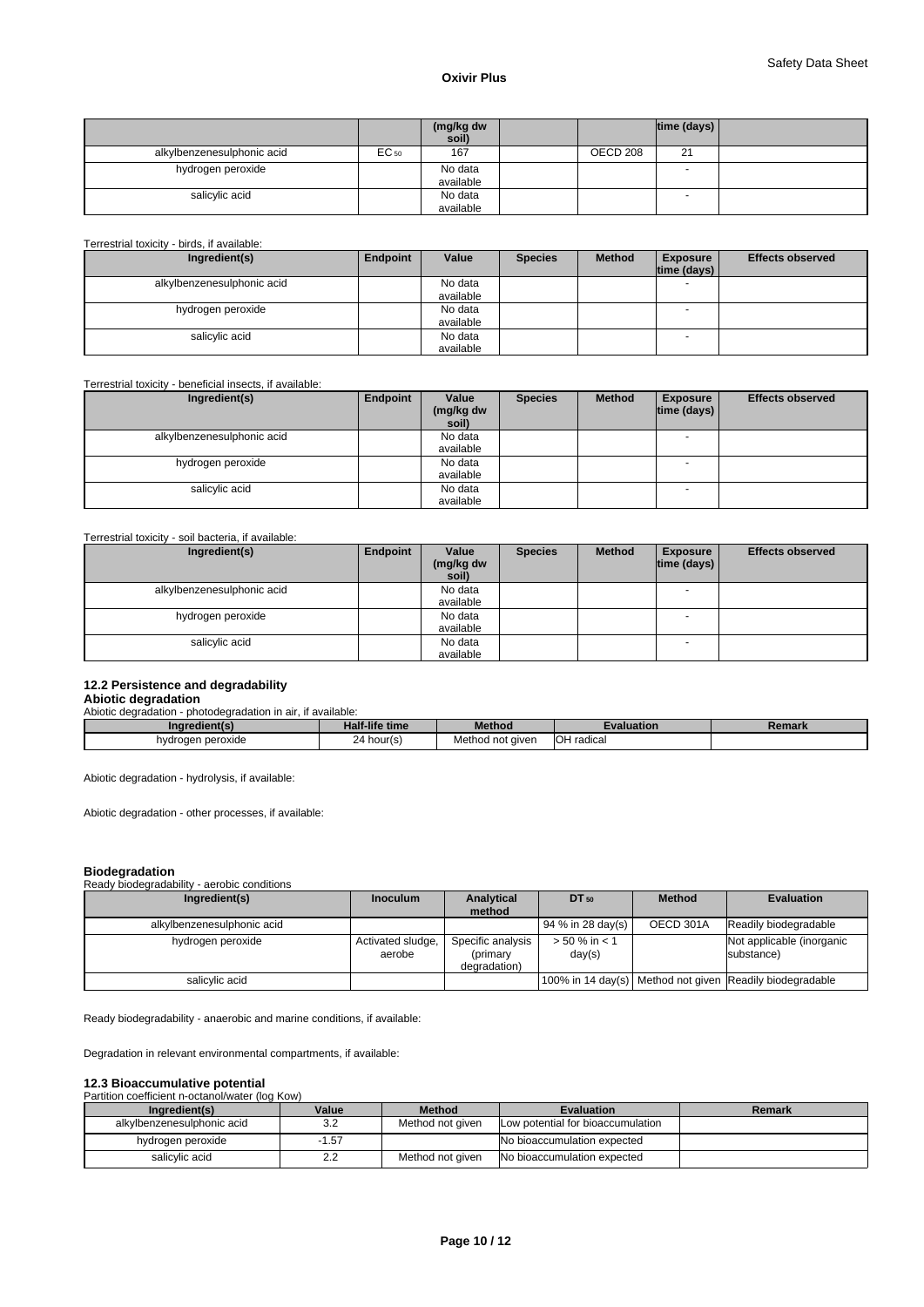#### Bioconcentration factor (BCF)

| Ingredient(s)             | Value             | <b>Species</b> | <b>Method</b>    | <b>Evaluation</b>                 | Remark |
|---------------------------|-------------------|----------------|------------------|-----------------------------------|--------|
| l alkylbenzenesulphonic l | 2 - 500           |                | Method not given | Low potential for bioaccumulation |        |
| acid                      |                   |                |                  |                                   |        |
| hydrogen peroxide         | No data available |                |                  |                                   |        |
| salicvlic acid            | No data available |                |                  |                                   |        |

### **12.4 Mobility in soil**

Adsorption/Desorption to soil or sediment **Ingredient(s)** Adsorption **coefficient Log Koc Desorption coefficient Log Koc(des) Method Soil/sediment type Evaluation**  alkylbenzenesulphonic acid No data available Low mobillity in soil hydrogen peroxide 2 2 Mobile in soil and the Salicylic acid<br>
2 Mobile in soil salicylic acid No data available Mobile in soil Mobile in soil Mobile in soil

#### **12.5 Results of PBT and vPvB assessment**

Substances that fulfill the criteria for PBT/vPvB, if any, are listed in section 3.

## **12.6 Other adverse effects**

No other adverse effects known.

# **SECTION 13: Disposal considerations**

# **13.1 Waste treatment methods Waste from residues / unused products:**

**European Waste Catalogue:** 20 01 14\* - acids.

The concentrated contents or contaminated packaging should be disposed of by a certified handler or according to the site permit. Release of waste to sewers is discouraged. The cleaned packaging material is suitable for energy recovery or recycling in line with local legislation.

**Empty packaging** 

**Recommendation: Dispose of observing national or local regulations.**<br> **Suitable cleaning agents:** Water, if necessary with cleaning agent. Water, if necessary with cleaning agent.

# **SECTION 14: Transport information**



**Land transport (ADR/RID), Sea transport (IMDG), Air transport (ICAO-TI / IATA-DGR) 14.1 UN number:** 1760 **14.2 UN proper shipping name: 14.3 Transport hazard class(es): Transport hazard class (and subsidiary risks):** 8 **14.4 Packing group:** III **14.5 Environmental hazards: Environmentally hazardous:** No **Marine pollutant:** No **14.6 Special precautions for user:** None known. **14.7 Transport in bulk according to Annex II of MARPOL and the IBC Code:** The product is not transported in bulk tankers. Corrosive liquid, n.o.s. ( alkylsulphonic acid , hydrogen peroxide )

**Other relevant information: ADR Classification code:** C9 **Tunnel restriction code:** E **Hazard identification number:** 80 **IMO/IMDG EmS:** F-A, S-B

The product has been classified, labelled and packaged in accordance with the requirements of ADR and the provisions of the IMDG Code Transport regulations include special provisions for certain classes of dangerous goods packed in limited quantities.